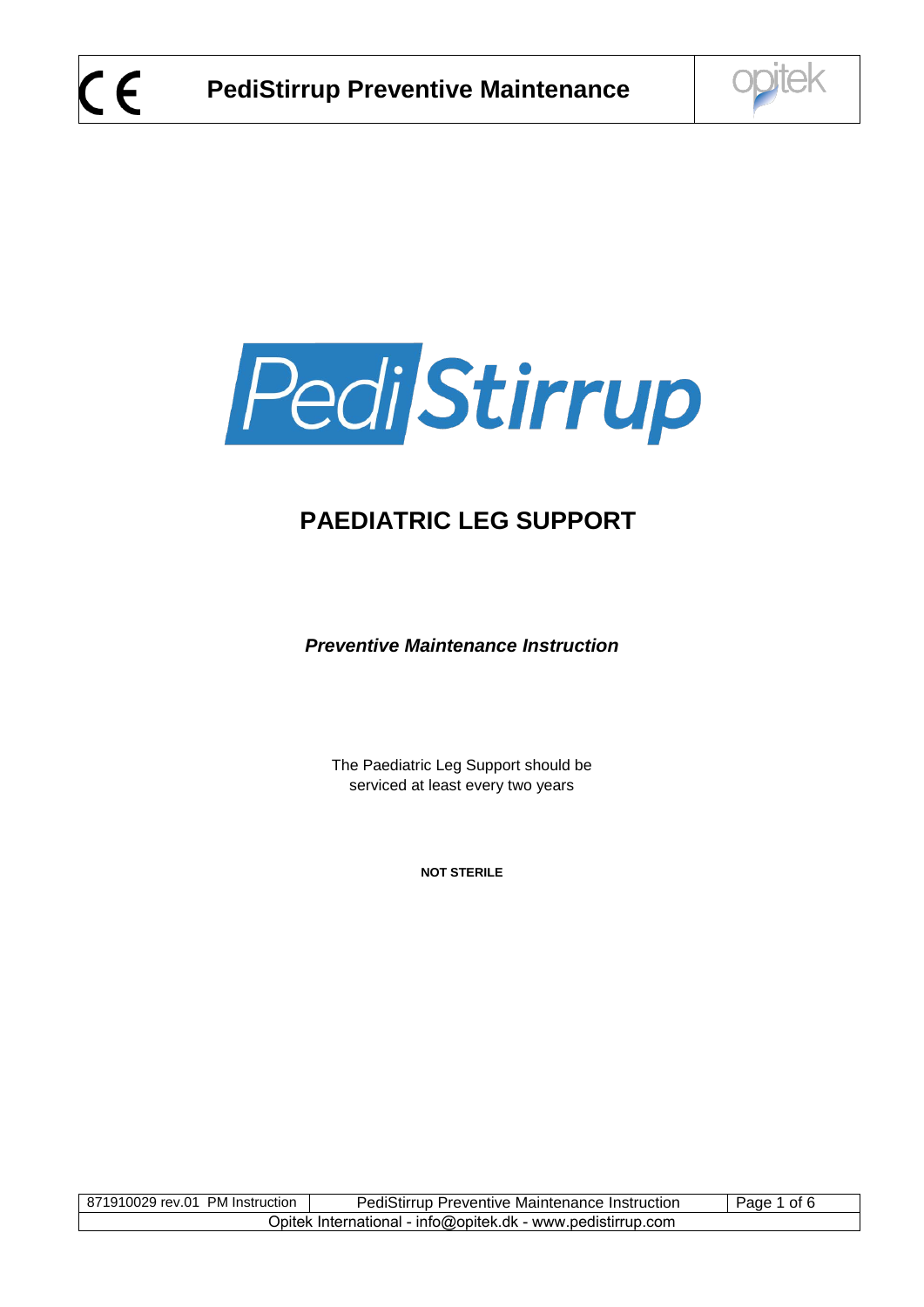

| <b>Cleaning and Storage of the Device</b> |                                                                                                                                                                                                                                                                                                       |  |  |
|-------------------------------------------|-------------------------------------------------------------------------------------------------------------------------------------------------------------------------------------------------------------------------------------------------------------------------------------------------------|--|--|
|                                           | Handle the device with care. The lock mechanisms include safety mechanisms that can be damaged by<br>unintended handling.                                                                                                                                                                             |  |  |
| 2                                         | After use, clean the surface of the device, with maximum extended tube, with soft soap or cleaning alcohol<br>according to local cleaning procedures. The foam inside the shoes is made of a closed cell PE foam (Plastazote)<br>which is non-absorbing and soft soap and cleaning alcohol resistant. |  |  |
| 3                                         | Do not submerge the device in a soapy bath, this could damage the locking mechanisms and may lead to<br>malfunction of the device resulting in severe injury of the patient.                                                                                                                          |  |  |
| 4                                         | Do not use chlorinated cleaning agents.                                                                                                                                                                                                                                                               |  |  |
| 5                                         | Only clean the surface. Avoid spilling of soft soap and/or alcohol in the joint mechanisms. The mechanisms are<br>semi-closed and provided with grease. Spilling of soft soap and/or alcohol in the mechanisms may lead to<br>malfunction of the system.                                              |  |  |
| 6                                         | Store the device and its accessories in a dry place.                                                                                                                                                                                                                                                  |  |  |

## **PediStirrup Paediatric Leg Support Device**



**PediStirrup Shoe Sizes**



| 871910029 rev.01 PM Instruction                             | <b>PediStirrup Preventive Maintenance Instruction</b> | Page 2 of 6 |  |  |
|-------------------------------------------------------------|-------------------------------------------------------|-------------|--|--|
| Opitek International - info@opitek.dk - www.pedistirrup.com |                                                       |             |  |  |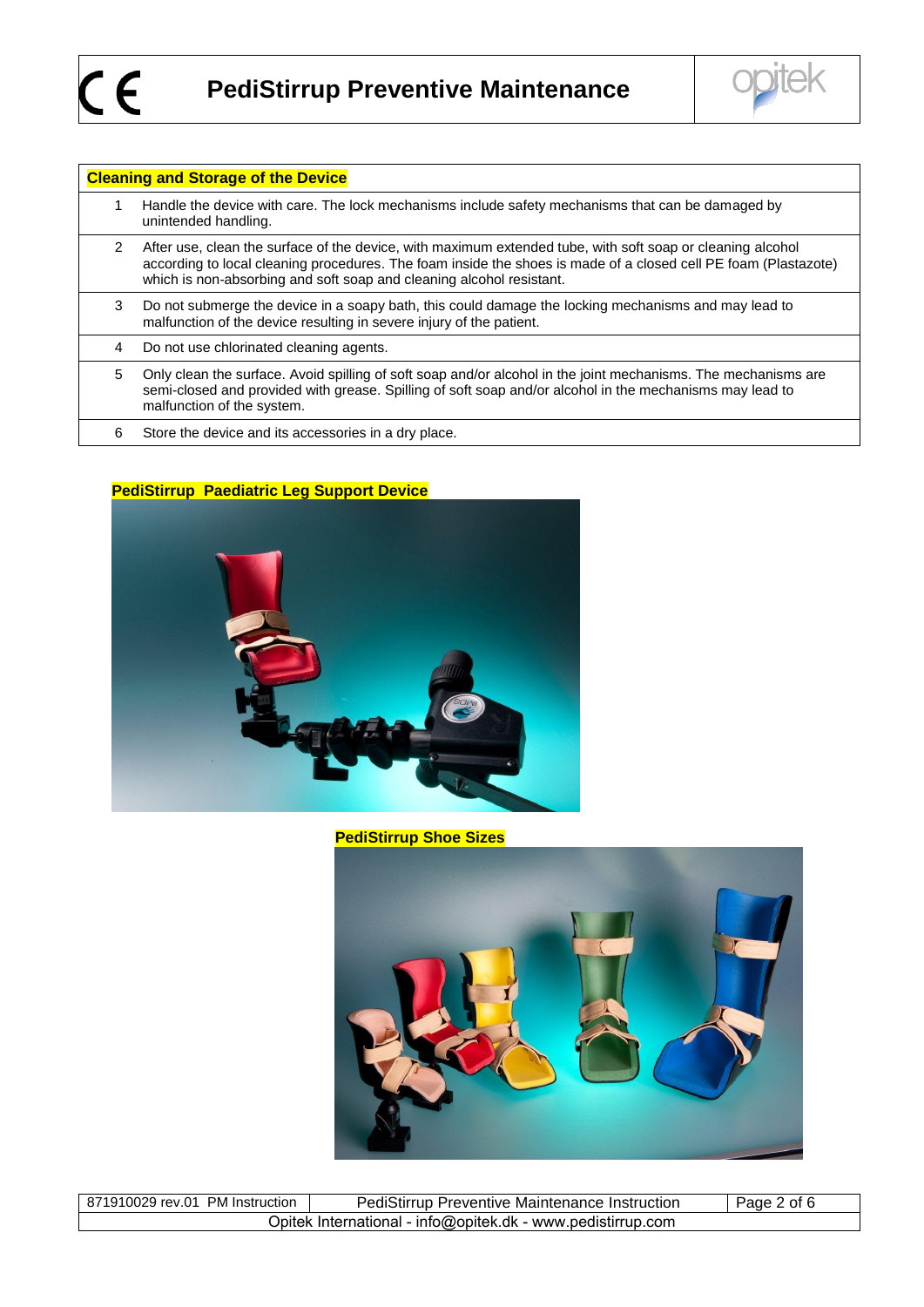

#### **Maintenance of the Straps**

1 Check the Velcro straps for damage. Replace straps showing malfunction or in case they are contaminated.



Velcro straps are shoe size dependent !

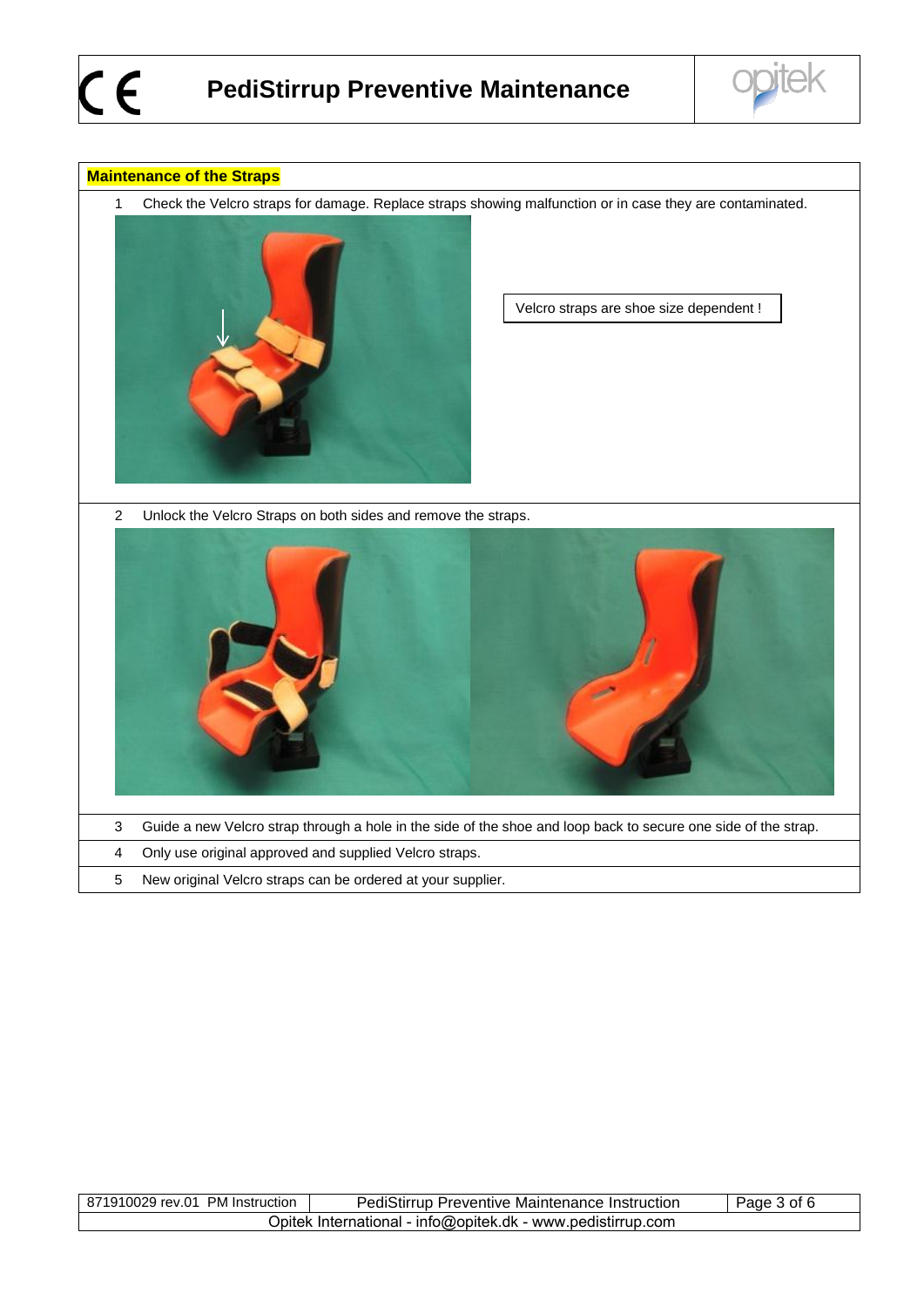#### **Maintenance of the Quick Release Adaptor**

1 Change the shoes by pressing on the quick release adaptor.



2 Tighten the screw of the quick release adaptor with **2.6Nm** by using a Torque wrench with a Phillips PH2 Bit.



3 Do not remove the bolts of the friction mechanism by completely disassembling them. These bolts consist of 2 parts that can easily be lost. As a consequence the clamp function will not work anymore.

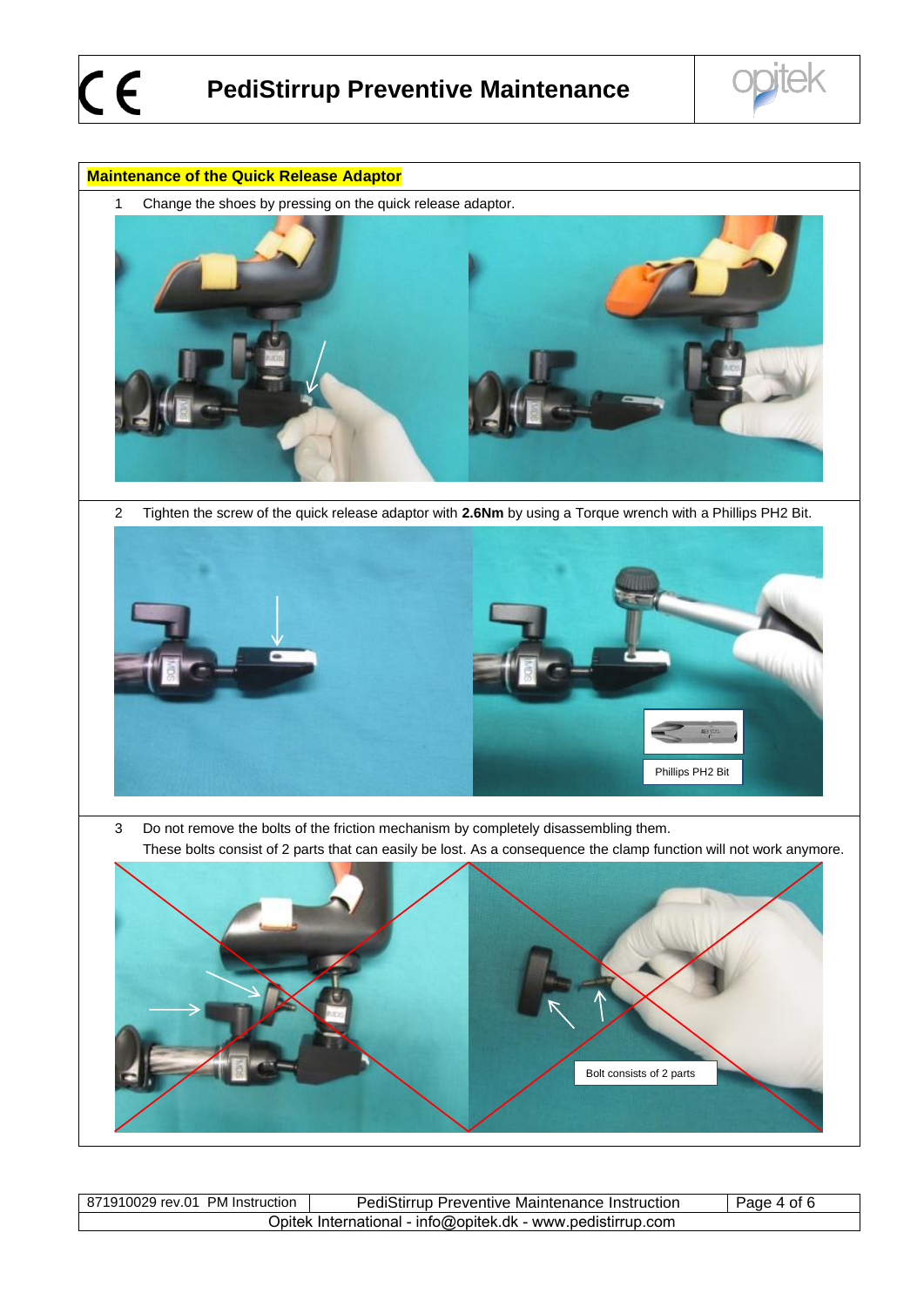

### **Maintenance of the Spindle Caps**

1 Check if the spindle caps are properly secured.



2 In case the spindle cap is loose it has to be fixated by using e.g. *Loctite 326-50 ML bonding application*.